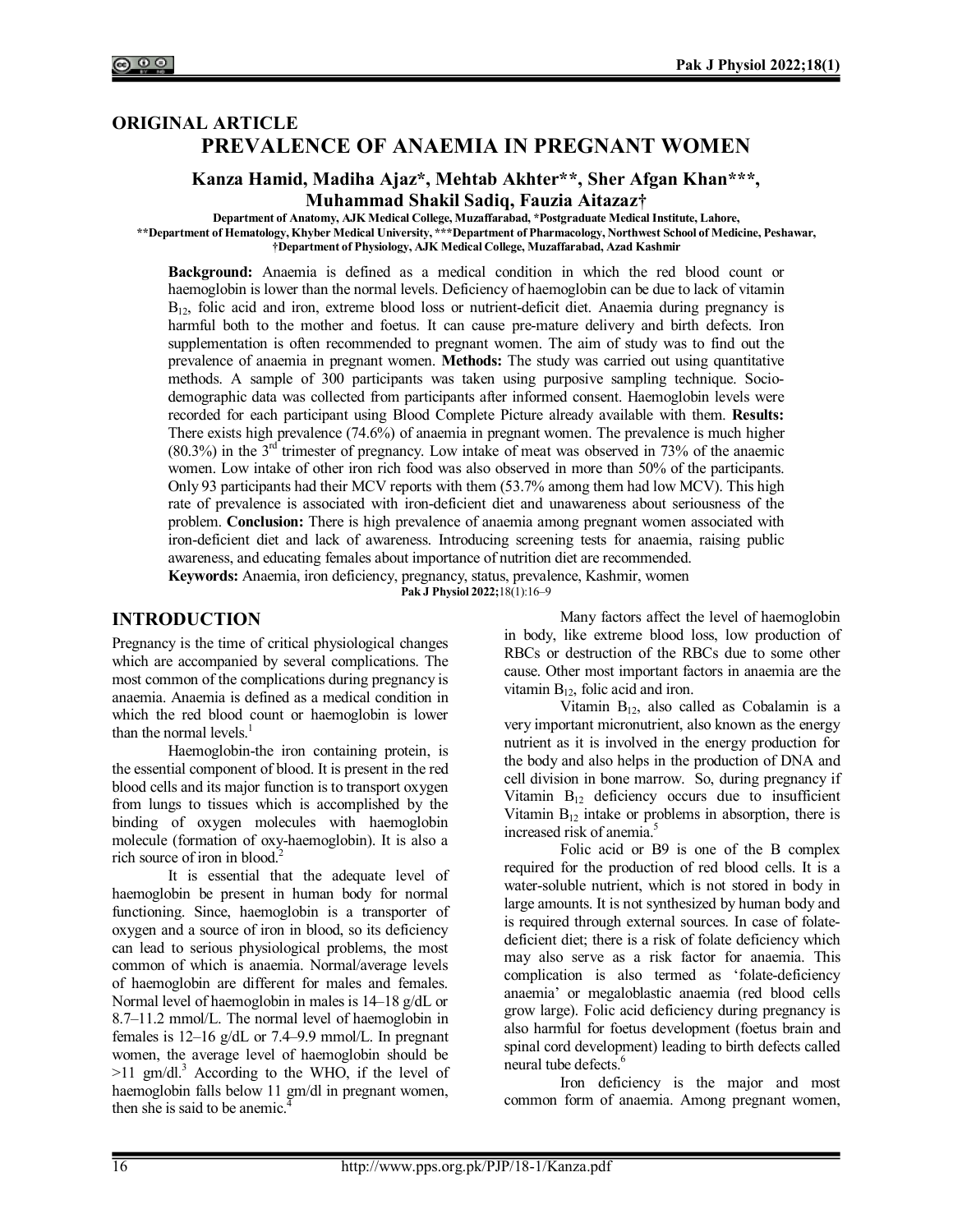iron-deficient diet is the common factor leading to anaemia.<sup>7</sup> According to a study, iron deficiency anaemia and folate deficiency megaloblastic anaemia are the common types of anaemia present in pregnant women. Studies have concluded that iron supplementation is necessary for improving level of iron/haemoglobin during pregnancy.<sup>8</sup>

Anaemia during pregnancy leads to many complications. According to some studies, anaemia during pregnancy can lead to problems in cognitive development, preterm delivery, low birth weight and low neonatal health. It is also found that iron deficiency/anaemia during pregnancy reduces the iron stores in the first year of life in infants. It also increases a risk of iron deficiency anaemia in infants. $9,10$ 

According to a research conducted in Pakistan, prevalence of anaemia was found to be 90.5% out of which a mild-moderate level of anaemia was observed in a high percentage of pregnant women (20– 26 weeks pregnant). This low level of haemoglobin was also associated with low consumption of red meat and eggs, thus showing a lack of nutrition as common factor associated with anemia.<sup>11</sup>

Another study conducted in Pakistan revealed that a very high percentage of pregnant women in Railway Hospital of Multan had anaemia. The poor dietary habits account for this iron deficiency in pregnant women. The study emphasized on the need of a widespread approach regarding education and management of anaemia in pregnant women.<sup>12</sup>

Among the various nutritional disorders, iron deficiency anaemia is most common and pregnant women constitute a high-risk population for this problem.<sup>13</sup> Both in the developing and developed countries, there is a high prevalence of anaemia in pregnant women. This fact also got verified by a survey in India which showed that about 84.9% of the pregnant women were anaemic, among which 13.1% were severely anaemic while 60.1% were suffering from moderate anemia.<sup>14</sup>

Many other studies have also indicated that anaemia prevails commonly in pregnant women. Most of the studies have emphasized the need for iron supplementation for pregnant women.<sup>15,16</sup>

It is significant to study the status of anaemic pregnant women attending hospitals because it provides information about the needs of patients related to their diet and use of necessary supplements during pregnancy. The objective of this study was to find out the prevalence of anaemia in pregnant women through haemoglobin and MCV levels.

## **MATERIAL AND METHODS**

This was a quantitative study carried out in the Obs/Gyn Outpatient Departments of Abbas Institute of Medical Sciences (AIMS) and Sheikh Khalifa Bin Zayed Hospital (SKBZH)/CMH Muzaffarabad after obtaining permission from institutional ethical review committee. Participants were selected using purposive sampling method. Using Sample size prevalence survey calculator, the sample size was calculated to be 289 which was rounded to  $300^{17}$ Participants were selected on the basis of following inclusion criteria:

A total of 300 pregnant women presenting in the Obs/Gyne OPDs of AIMS and Sheikh Zaid Hospital consecutively were included after taking informed consent. Non-pregnant women and those suffering from any chronic systemic disorder or deficiency diseases were excluded.

The study was carried out for 2 months from July 15 to Sep 15 2019. Data were recorded on a special designed proforma. The haemoglobin level was recorded using Blood CP (Blood Complete Picture) available with the participants. They were interviewed using a closed ended questionnaire (selfconstructed) which examined the demographics of the subject (socio-economic status, age, education, marital status, number of children etc.) as well as their diet patterns (intake of vegetables, egg, milk, meat) and medical reports regarding pregnancy.

The severity of anaemia was determined on the basis of WHO grading of anaemia as:<sup>4</sup>

Grade 1: Mild= 10–12 gm/dl Grade 2: Moderate= 7–10 gm/dl Grade 3: Severe= less than 7 gm/dl

## **RESULTS**

The results indicated that prevalence of anaemia in pregnant women presenting in Gynaecology OPD of AIMS and SKBZ/CMH was 74.6%. Among the anaemic patients, 68.3% had mild anaemia, 29.9% had moderate, and 1.78% had severe anaemia (Table-1).

Out of 300 participants, MCV was available from only 93 participants. Among those 93 participants, 53.7% had low levels of MCV, 41.9% had normal MCV level and 4 had high levels of MCV (Table-2).

Among the anaemic participants, 3.1% were in their  $1<sup>st</sup>$  trimester of pregnancy,  $16.5%$  were in their  $2<sup>nd</sup>$  trimester of pregnancy, while 80.3% were in  $3<sup>rd</sup>$ trimester of pregnancy (Table-3).

The results also indicate that most of the anaemic women (about 73%) had less than 200 gm of meat intake per week (Table-4). More than 50% of the participants consumed iron rich food in less than 3 days a week (Table-5).

| Table-1; L'I evalence di anaenna (n-500) |                 |  |
|------------------------------------------|-----------------|--|
| <b>Anaemic participants</b>              | $n$ (%) (n=224) |  |
| Mild $(10-12 \text{ g/dl})$              | 153 (68.3%)     |  |
| Moderate $(7-10 \text{ g/dl})$           | $67(29.9\%)$    |  |
| Severe (less than $7 \text{ g/dl}$ )     | 4(1.78%)        |  |
| Prevalence                               | 74.6%           |  |

# **Table-1: Prevalence of anaemia (n=300)**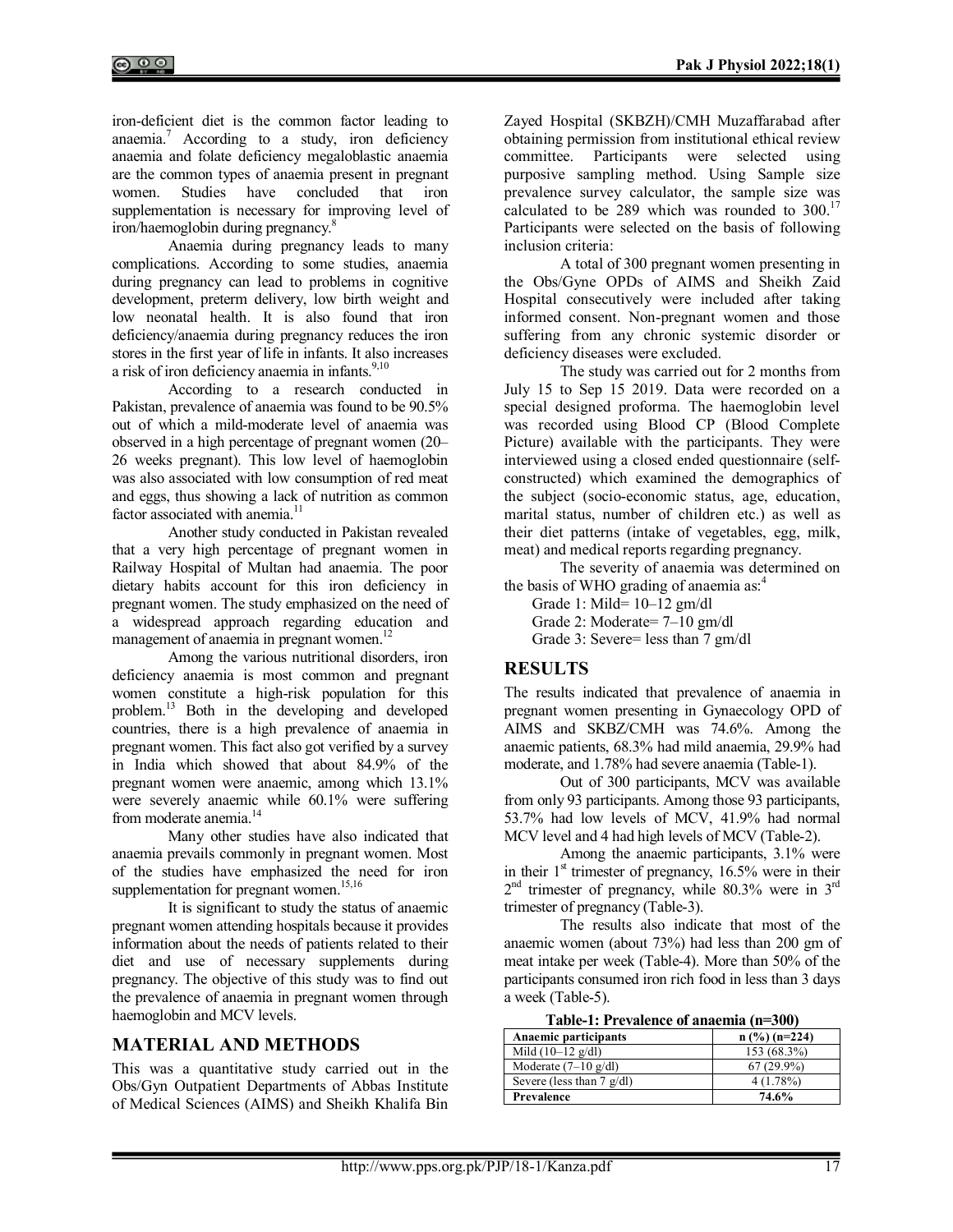| $(n=300)$                    |                        |                 |                      |  |
|------------------------------|------------------------|-----------------|----------------------|--|
| High<br><b>Normal</b><br>Low |                        |                 |                      |  |
| $MCV$ level $(n=93)$         | $(\leq 80 \text{ fl})$ | $(80 - 95)$ fl) | $( > 95 \text{ fl})$ |  |
| No. of participants          | 50                     | 39              |                      |  |
| Percentage                   | 53.7%                  | 41.9%           | 4.3%                 |  |

| Table-2: MCV (Mean Cell Volume) in participants |          |  |  |
|-------------------------------------------------|----------|--|--|
|                                                 | $(-200)$ |  |  |

| Table-3: Prevalence of anaemia in different |  |
|---------------------------------------------|--|
|---------------------------------------------|--|

| trimesters (n=300), $[n (%)]$ |  |  |  |
|-------------------------------|--|--|--|
|-------------------------------|--|--|--|

| Anaemia                        | 1 <sup>st</sup> Trimester 2 <sup>nd</sup> Trimester 3 <sup>rd</sup> Trimester |            |
|--------------------------------|-------------------------------------------------------------------------------|------------|
| Mild $(10-12 \text{ g/dl})$    |                                                                               |            |
| Moderate $(7-10 \text{ g/dl})$ |                                                                               | 54         |
| Severe $\leq 7$ g/dl)          |                                                                               |            |
| <b>Total anaemic</b>           | 37 (16.5)                                                                     | 180 (80.3) |

| Table-4: Meat intake per week (n=300) |  |
|---------------------------------------|--|
|                                       |  |

| <b>Meat Intake</b> | <b>Number</b> | Percentage |
|--------------------|---------------|------------|
| No meat intake     | 49            | 21.8       |
| $<$ 100 gm         | 55            | 24.5       |
| $100 - 200$ gm     | 60            | 26.7       |
| $200 - 300$ gm     | 36            |            |
| 300-400 gm         | 24            |            |

#### **Table-5: Intake of other iron rich food (leafy vegetables, fruits, eggs, milk etc) per week**

| regulativs, if this, eggs, think cit) per week |        |              |  |  |
|------------------------------------------------|--------|--------------|--|--|
| Days Per Week                                  | Number | % out of 300 |  |  |
| 1 day                                          | 92     | 31           |  |  |
| 2 days                                         | 73     | 24           |  |  |
| 3 days                                         | 48     | 16           |  |  |
| 4 days                                         | 31     | 10           |  |  |
| 5 days                                         | 21     |              |  |  |
| 6 days                                         |        |              |  |  |
| 7 days                                         | 18     |              |  |  |
| <b>Total</b>                                   | 300    | 100          |  |  |

# **DISCUSSION**

The results of this study were consistent with the literature findings. The prevalence of anaemia was very high (74.6%) among the pregnant women. This high prevalence of anaemia is an indicator of low maternal and neonatal health. Anaemia is the risk factor for several other complications during pregnancy $8-12$ , it can be stated that the women of this area are at greater risk for several complications. Development of foetus is dependent upon the health of the mother. In case of maternal anaemia, there are chances of many developmental problems in the foetus.

The MCV (mean corpuscular volume) is an indicator of size, and indirectly of Hb content of RBCs. It was found that majority of the participants did not have their MCV checked out. Only 93 participants out of 300 had their MCV checked, and among them 53.7% had low MCV indicating iron deficiency anaemia. These patients seem to have visited the healthcare attendant(s) (Lady Health Worker/*Dai*) in a far-flung area where appropriate health facilities and equipment is not available. The fact that majority of participants were having an iron deficiency anaemia is explained by poor nutrition intake. Iron deficient diet is the leading factor towards iron deficiency anaemia.<sup>7,8</sup> The diet pattern of the participants showed that majority of the anaemic pregnant women took less than 200 gms of meat per week. Moreover, the consumption of other iron rich food like leafy vegetables, eggs, milk etc. was also very low and less than 1 in 5 women consumed iron rich food more than 5 times a week. Such nutritional deficiency is the major cause of high prevalence of anaemia. The lack of awareness and low nutrition intake can be explained by factors like socio-economic status. Most of the participants belonged to middle or lower socio-economic status. Due to economic crises, burden of family and lack of education, women stay ignorant about the importance of nutritional diet and problems which could arise from its deficiency. They also have less access to iron rich food or supplements which leads to anemia.<sup>18</sup>

Another important finding of the study was the different prevalence rates of anaemia in the three trimesters of pregnancy. In the last trimester of pregnancy, there is haemodilution due to plasma volume expansion, so there is some degree of physiological anaemia as well. There is also an increased requirement of iron (2–3 folds) and folate (10–20 folds) for the growing foetus during this time. The women require extra intake of iron and folate to cope up with the growing demand<sup>19</sup> especially in the last trimester of pregnancy. It was observed that most (80.3%) of the anaemic participants were in their last trimester of pregnancy. This highlights that the last trimester of pregnancy is a very critical time period so, special care is needed in maintaining healthy diet and nutrition to meet the demands of pregnancy and to prevent iron and folate deficiency.

The results have highlighted the fact that most of the time, anaemia goes unchecked and unreported (especially mild cases of anaemia) because of unawareness. People do not report the symptoms until they become extremely severe. This high prevalence of anaemia in pregnant women especially during the 3rd trimester of pregnancy can be due to high salt-water retention, and is associated with poor diet and careless attitude towards health. A comprehensive screening process has to be developed for checking anaemia in pregnant women and to treat it before it gets severe.

# **CONCLUSION**

There exists a high prevalence of anaemia/iron deficiency among pregnant women. The major causal factors found are nutrient-deficient diet and lack of awareness about seriousness of the disorder.

## **LIMITATIONS**

It was a single station study representative of the local area only. The study can be extended to other stations and locations to include a variety of subjects from different socioeconomic and demographic origins. The hospitals/healthcare facilities were not adequate which affected the data collection process.